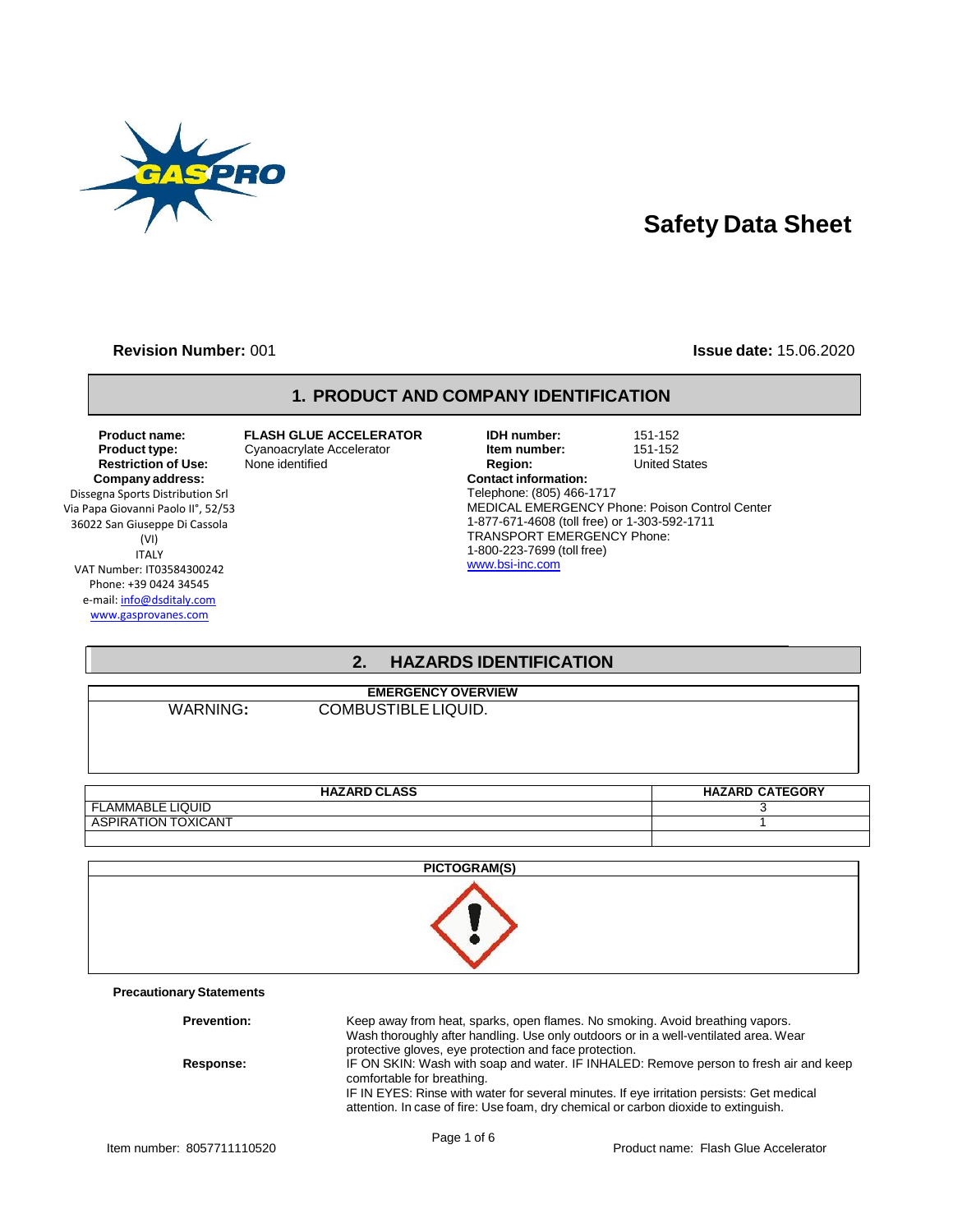|           | IF INGESTED: Do not induce vomiting.                                                                               |
|-----------|--------------------------------------------------------------------------------------------------------------------|
| Storage:  | Store in a well-ventilated place. Keep container tightly closed.                                                   |
|           | Keep in a cool and dark area.                                                                                      |
| Disposal: | Dispose of contents and/or container according to Federal, State/Provincial<br>and local governmental regulations. |
|           |                                                                                                                    |

H-1, F-2, R-0

Classification complies with OSHA Hazard Communication Standard (29 CFR 1910.1200) and is consistent with the provisions of the United Nations Globally Harmonized System of Classification and Labeling of Chemicals (GHS).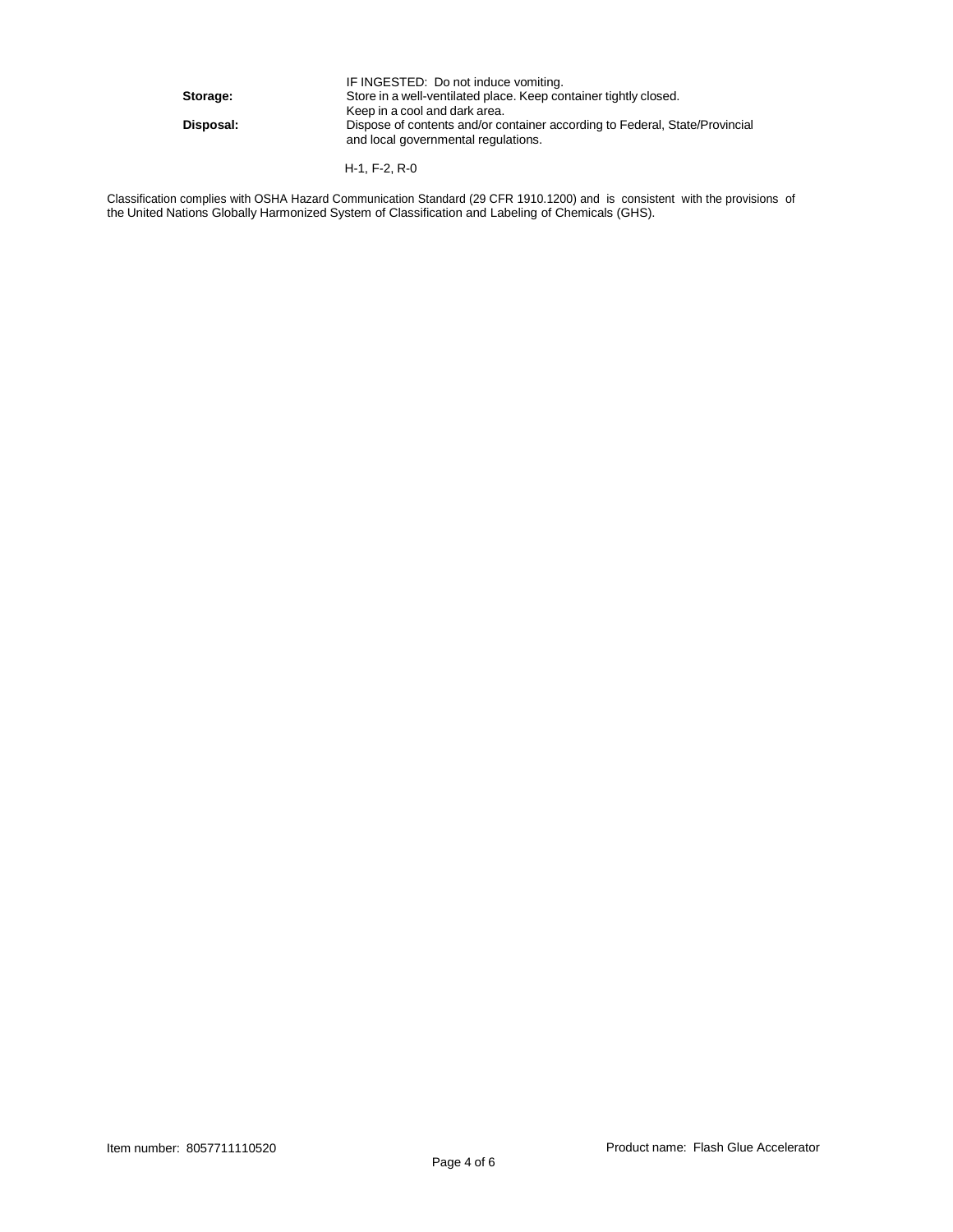# **3. COMPOSITION / INFORMATION ON INGREDIENTS**

| <b>Hazardous Component(s)</b>          | <b>CAS Number</b> | Percentage*      |
|----------------------------------------|-------------------|------------------|
| Naphtha (Petroleum) Hydrotreated Heavy | 64742-48-9        | $-100$<br>$98 -$ |
| l N.N Dimethyl-P-Toluidine             | 99-97-8           |                  |

\* Exact percentage is a trade secret. Concentration range is provided to assist users in providing appropriate protections.

|                     | <b>4. FIRST AID MEASURES</b>                                                                                                                                           |
|---------------------|------------------------------------------------------------------------------------------------------------------------------------------------------------------------|
| Inhalation:         | Move to fresh air. If not breathing, give artificial respiration. If<br>respirator irritation, dizziness, nausea or unconsciousness occurs,<br>seek medical attention. |
| Skin contact:       | Wash contact area with soap and water. Remove contaminated clothing.<br>Launder contaminated clothing before use.                                                      |
| Eye contact:        | Immediately flush thoroughly with water. If irritation occurs, get medical<br>attention.                                                                               |
| Ingestion:          | Seek immediate medical attention. Do not induce vomiting.                                                                                                              |
| Symptoms:           | See Section 11.                                                                                                                                                        |
| Notes to physician: | If ingested, material may be aspirated into the lungs and cause chemical<br>pneumonitis. Treat appropriately.                                                          |

| <b>5. FIRE FIGHTING MEASURES</b>        |                                                                                                                                          |  |  |  |
|-----------------------------------------|------------------------------------------------------------------------------------------------------------------------------------------|--|--|--|
| <b>Extinguishing media:</b>             | Water spray (fog), foam, dry chemical or carbon dioxide.                                                                                 |  |  |  |
| <b>Special firefighting procedures:</b> | In enclosed spaces, wear a self-contained breathing apparatus. Prevent<br>runoff from entering streams, sewers or drinking water supply. |  |  |  |
| Unusual fire or explosion hazards:      | Vapors are heavier than air                                                                                                              |  |  |  |
| Hazardous combustion products:          | Incomplete combustion products, Oxides of carbon, Smoke, Fume                                                                            |  |  |  |

# **6. ACCIDENTAL RELEASE MEASURES**

Use personal protection recommended in Section 8, isolate the hazard area and deny entry to unnecessary and unprotected **personnel.**

| <b>Environmental precautions:</b> | Ventilate area. Do not allow product to enter sewer or waterways.                                                                                      |
|-----------------------------------|--------------------------------------------------------------------------------------------------------------------------------------------------------|
| Clean-up methods:                 | Absorb or cover with dry earth, sand or other non-combustible material.<br>Use clean non-sparking tools to collect absorbed material. Refer to Section |
|                                   | 8 "Exposure Controls / Personal Protection" prior to clean up.                                                                                         |

# **7. HANDLING AND STORAGE**

| Handling: | Prevent contact with eyes and avoid contact with skin Avoid breathing vapor<br>and mist. Wash thoroughly with soap and water after handling. Material can<br>accumulate static charges.                                         |
|-----------|---------------------------------------------------------------------------------------------------------------------------------------------------------------------------------------------------------------------------------|
| Storage:  | For safe storage, store between $0^{\circ}C(32^{\circ}F)$ and $24^{\circ}C(75^{\circ}F)$ .<br>Keep in a cool, well ventilated area away from heat, sparks and open flame.<br>Keep container tightly closed until ready for use. |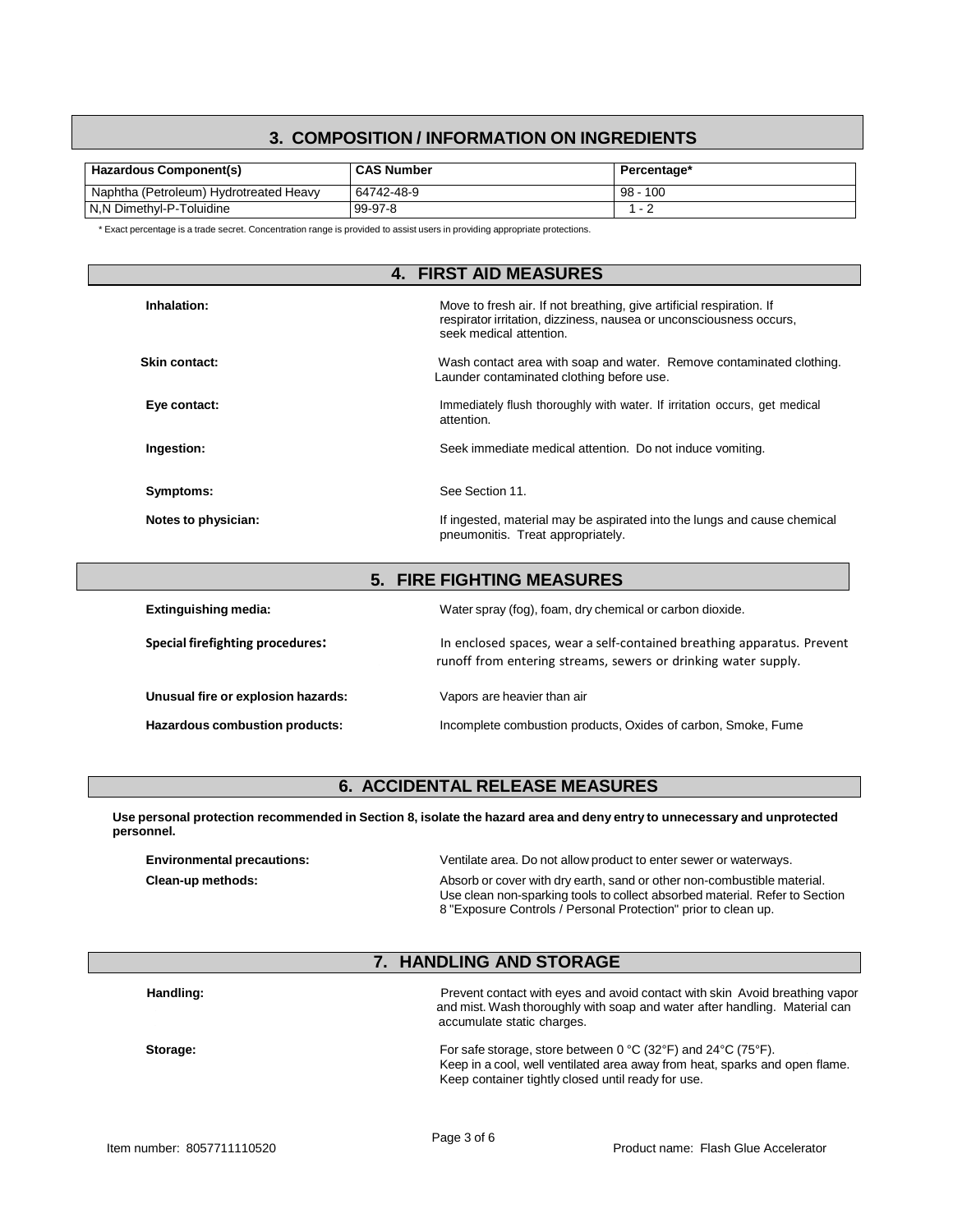### **8. EXPOSURE CONTROLS / PERSONAL PROTECTION**

Employers should complete an assessment of all workplaces to determine the need for, and selection of, proper exposure **controls and protective equipment for each task performed.**

| Hazardous Component(s)                 | <b>ACGIHTLV</b> | <b>OSHA PEL</b>                                                                                                                                             | <b>AIHA WEEL</b> | <b>OTHER</b> |  |
|----------------------------------------|-----------------|-------------------------------------------------------------------------------------------------------------------------------------------------------------|------------------|--------------|--|
| Naphtha (Petroleum) Hydrotreated Heavy | 100 ppm TWA     | None                                                                                                                                                        | None             | None         |  |
| N,N Dimethyl-P-Toluidine               | None            | None                                                                                                                                                        | None             | None         |  |
| <b>Engineering controls:</b>           |                 | Use positive down-draft exhaust ventilation if general ventilation is<br>insufficient to maintain vapor concentration below established exposure<br>limits. |                  |              |  |
| <b>Respiratory protection:</b>         |                 | Use NIOSH approved respirator if there is potential to exceed<br>exposure limit(s). Organic vapor cartridges are recommended.                               |                  |              |  |
| Eye/face protection:                   |                 | Safety goggles or safety glasses with side shields. Full face protection<br>should be used if the potential for splashing or spraying of product exists.    |                  |              |  |
| <b>Skin protection:</b>                |                 | Use oil resistant gloves and aprons as necessary to prevent contact.                                                                                        |                  |              |  |

# **9. PHYSICAL AND CHEMICAL PROPERTIES**

**Physical state:**<br> **Color:**Colorience Colorience Colorience Colorience Colorience Colorience Colorience Colorience Colorience Colorience **Color:** Colorless, Transparent **Odor threshold:**<br>pH: **pH:**<br> **Vapor pressure:**<br> **Vapor pressure:**<br> **Vapor pressure:**<br> **Vapor pressure: Vapor pressure:**  $\blacksquare$ <br> **Boiling point/range:**  $\blacksquare$  1.17 mm hg (0.156 kPa)<br>
155 °C (311 °F) - 179 °C ( **Melting point/ range:**<br> **Specific gravity:** 0.749 **Specific gravity:**<br>Vapor density: **Vapor density:**<br>
Flash point:<br>
Flash point:<br>  $44^{\circ}$ C (111°F) AS **Flammable/Explosive limits - lower:** 0.7 **Flammable/Explosive limits - upper:** 5.6<br> **Auto-ignition temperature:** 340 °C (644 °F) **Auto-ignition temperature:** 340 °<br>**Evaporation rate:** 0.29 **Evaporation rate:** 0.29 0.29<br> **Solubility in water:** Contained the Contained Politics Regligible **Solubility in water:**<br> **Partition coefficient (n-octanol/water):** Not determined **Partition coefficient (n-octanol/water): Viscosity: Decomposition temperature:** Not determined

**Odorless**<br>N/D **Boiling point/range:** 155 °C (311°F) - 179°C (354°F) **Flash point:** 44°C (111°F) ASTM D-56 **VOC content:**  $\begin{array}{ccc} \sim & 2\% < 20 \text{ g/l} \text{ (California SCAQMD Method 316B) (Estimated)} \\ \text{Viscosity:} & 1.49 \text{ cos.} \end{array}$ 

# **10. STABILITY AND REACTIVITY**

| <b>Stability:</b>                    | Material is stable under recommended storage conditions.   |
|--------------------------------------|------------------------------------------------------------|
| <b>Hazardous reactions:</b>          | Hazardous polymerization will not occur.                   |
| Hazardous decomposition<br>products: | Material does not decompose at ambient temperatures.       |
| Incompatible materials:              | Strong oxidizers                                           |
| <b>Reactivity:</b>                   | Not available.                                             |
| Conditions to avoid:                 | Avoid heat, sparks, open flames and other ignition sources |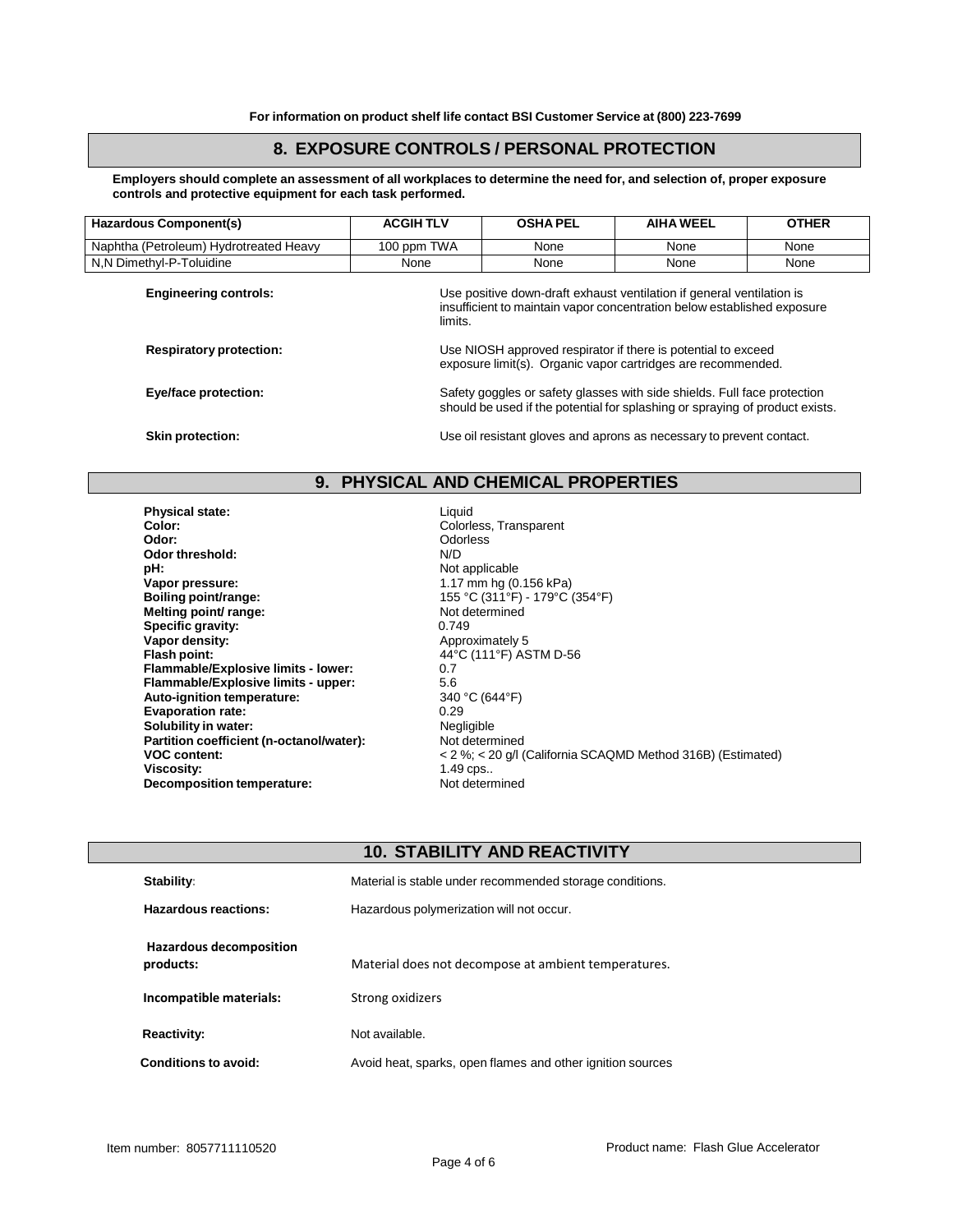#### . **11. TOXICOLOGICAL INFORMATION**

**Relevant routes of exposure:** Skin, Inhalation, Ingestion, Eyes

#### **Potential Health Effects/Symptoms**

.

| Inhalation:          | May cause respiratory tract irritation. Exposure to vapors above the established exposure<br>limit results in respiratory irritation, which may cause headaches, dizziness, anesthesia and<br>drowsiness. Is not a respiratory sensitizer. |
|----------------------|--------------------------------------------------------------------------------------------------------------------------------------------------------------------------------------------------------------------------------------------|
| <b>Skin contact:</b> | May cause skin irritation. Prolonged skin contact may defat the skin resulting in possible<br>irritation and dermatitis. Is not a skin sensitizer.                                                                                         |
| Eye contact:         | May cause mild, short lasting discomfort to eyes.                                                                                                                                                                                          |
| Ingestion:           | Minimally toxic.                                                                                                                                                                                                                           |
| Aspiration:          | Small amounts of liquid aspirated into the lungs during ingestion or from vomiting may<br>cause chemical pneumonitis or pulmonary edema.                                                                                                   |

| Hazardous Component(s)           | LD50s and LC50s | Immediate and Delayed Health Effects |  |
|----------------------------------|-----------------|--------------------------------------|--|
| Naphtha (Petroleum) Hydrotreated | None            | Irritant                             |  |
| N.N Dimethyl-P-Toluidine         | None            | Irritant                             |  |

| Hazardous Component(s)           | <b>NTP Carcinogen</b> | <b>IARC Carcinogen</b> | <b>OSHA Carcinogen</b><br>(Specifically Regulated) |
|----------------------------------|-----------------------|------------------------|----------------------------------------------------|
| Naphtha (Petroleum) Hydrotreated | No                    | No                     | Nο                                                 |
| N.N Dimethyl-P-Toluidine         | No                    | No                     | No                                                 |

#### **12. ECOLOGICAL INFORMATION**

**Ecological information:** May cause long-term adverse effects in the aquatic environment. Partitions . rapidly to air. Is inherently biodegradable.

# **13. DISPOSAL CONSIDERATIONS**

**Information provided is for unused product only.**

**Recommended method of disposal:** Follow all local, state, federal and provincial regulations for disposal. May be . disposed by supervised incineration at very high temperatures.

**Hazardous waste number:** May be subject to RCRA regulations (40 CFR 261).

# **14. TRANSPORT INFORMATION**

The transport information provided in this section only applies to the material/formulation itself, and is not specific to **any package/configuration.**

| U.S. Department of Transportation Ground (49 CFR)   |                                         |
|-----------------------------------------------------|-----------------------------------------|
| Proper shipping name:                               | Petroleum Distillates, N.O.S. (C10-C11) |
| Hazard class or division:                           | Combustible Liquid 3                    |
| <b>Identification number:</b>                       | 1268                                    |
| Packing group:                                      | Ш                                       |
| <b>International Air Transportation (ICAO/IATA)</b> |                                         |
| Proper shipping name:                               | Petroleum Distillates, N.O.S            |
| <b>Hazard class or division:</b>                    | 3                                       |
| Identification number:                              | <b>UN 1268</b>                          |
| Packing group:                                      | Ш                                       |